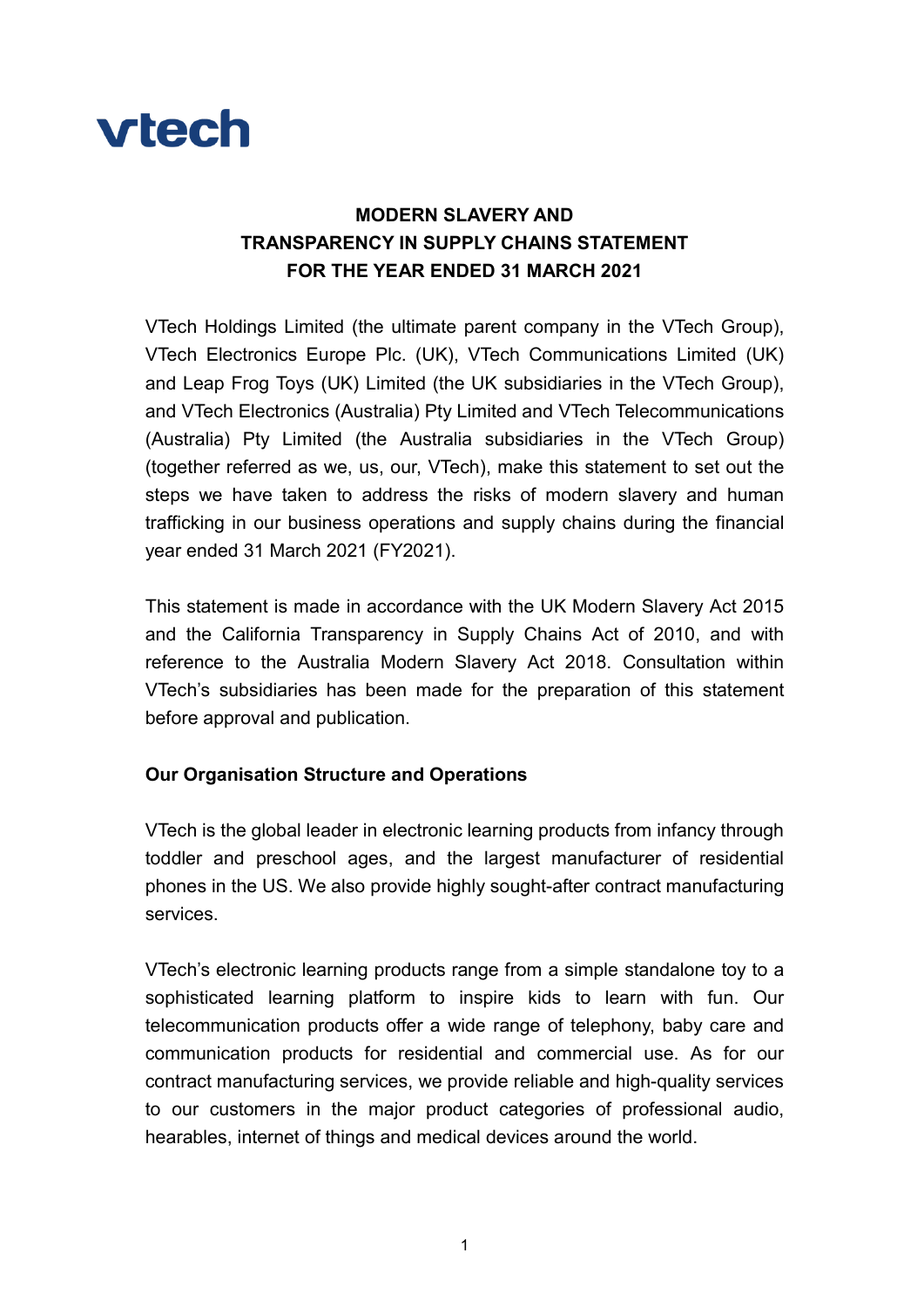

VTech currently has operations in 15 countries and in the regions of North America, Europe, and Asia Pacific. VTech's headquarters is in the Hong Kong Special Administrative Region and we have manufacturing facilities in China, Malaysia and Mexico.

In FY2021, VTech had approximately 25,000 employees, including around 1,600 research and development (R&D) professionals in the United States, Canada, Germany, Hong Kong, Taiwan and mainland China to design and develop innovative and high quality products for VTech's customers.

# Our Supply Chains

VTech's major suppliers are manufacturers of printed circuit board, integrated circuit, metal, plastic parts and other electronic components, of which over 82% are located in China. We have policies and risk management programmes in place to identify, assess, prevent and mitigate the risks of modern slavery and human trafficking in our supply chains. These include but not limited to the compliance of the conflict minerals laws and regulations.

# Our Approach to addressing Modern Slavery Risks

VTech has established a Risk Management and Sustainability Committee (Committee) which reports to the Board of Directors of VTech Holdings Limited (Board) and the Group's Audit Committee. The Committee is delegated with the authority from the Board to review and monitor the risk management and internal control systems of VTech Group, which include assessing the effectiveness of the policies and risk management programmes in addressing the risks of modern slavery and human trafficking along our supply chains.

We strongly oppose and have no tolerance for child labour, modern slavery or human trafficking in our supply chains or in any part of our business. We are also committed to respecting the labour and human rights of all our employees and fulfilling our statutory obligations. In this respect, we have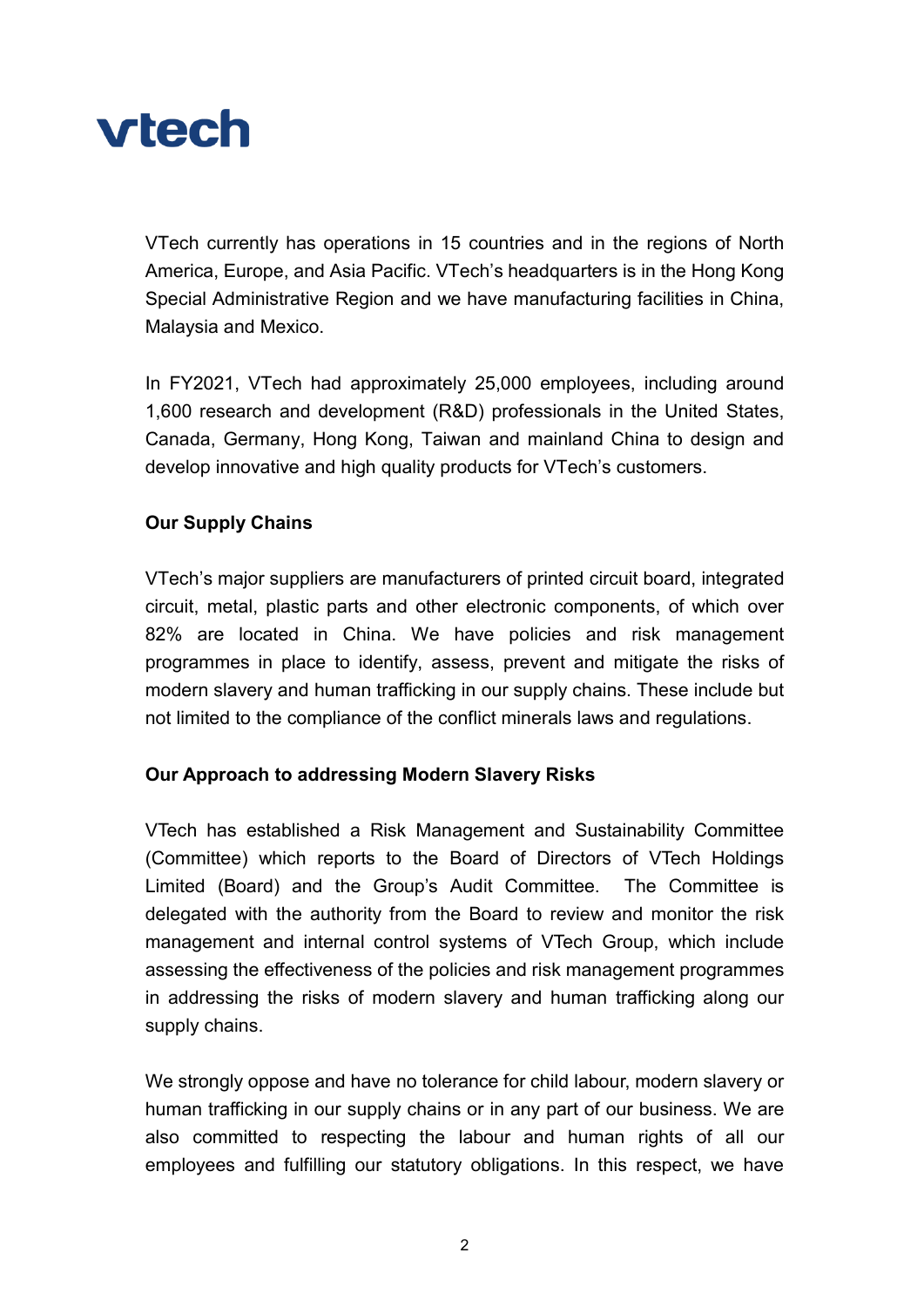

developed and implemented policies, procedures, supplier accountability and governance measures to prevent child labor, modern slavery and human trafficking in our business operations and supply chains as detailed below.

#### Our Internal and External Policies and Governance

The following internal policies were in place to cover all entities within the VTech Group in FY2021.

#### Ten principles of the UN Global Compact

We adhere to and implement policies that are consistent with the 10 UN Global Compact principles, in relation to the protection of human rights and the elimination of forced labour and child labour.

#### Code of Conduct for Employees

Our Code of Conduct for our employees (Employee Code) sets out the guiding principles for maintaining our high standards of integrity, honesty and behaviour, that all employees are expected to meet. We also provide regular training for our employees on the Employee Code.

Employees are required to confirm in writing upon joining VTech and declare annually that they have understood the Employee Code and how it applies to their role and position in VTech. Employees are also required to strictly follow the Employee Code, which ensures that the Group operates in accordance with the highest standards of business behaviour and ethics in our engagement with customers, business partners, shareholders, employees and the business community.

#### Freely Chosen Employment

We do not use forced or prison labour. We ensure that the terms of employment are voluntary. Our employees work at VTech of their own free will and are free to leave the company upon reasonable notice under the relevant company regulations. We do not require employees to lodge deposits or hand over passports or work permits as a condition of employment, unless required by applicable law.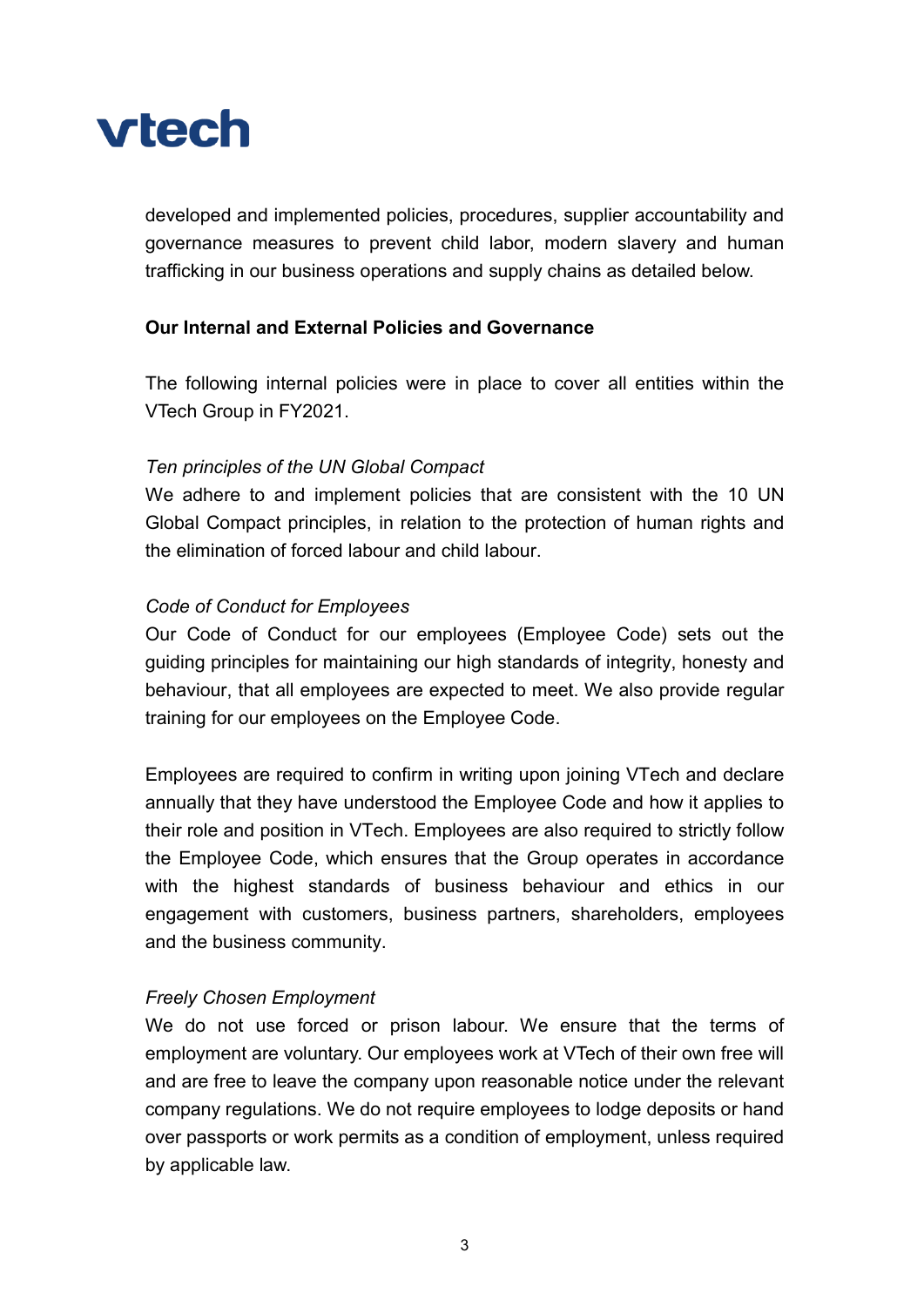# **vtech**

# No Child Labour

We comply with all appropriate local and international regulations in relation to the restrictions on the employment of child labour.

### Freedom of Association

We ensure our employees have the freedom to join any organisations or professional bodies of their own choices.

#### Anti-slavery

Modern slavery and human trafficking is not tolerated in VTech. We are devoted to combating modern slavery and human trafficking, and committed to respecting and treating our employees with dignity. We do not tolerate any forced labour and we do not accept any physical and financial punishment for employee wrongdoing.

#### Benefits and Wages

We ensure that the remuneration and benefits for our employees comply with or exceed the minimum legal requirements of the country where employees are employed. We do not make any deductions from wages as a disciplinary measure. Since the regulations of law enforcement for some of the sites that we operate are not fully established, collective bargaining in these sites could not be comprehensively attained. However, we strive to engage with our employees and understand their needs through different communication channels, and we conduct regular communication meetings to create direct dialogue with our employees.

#### Overtime Policy

Overtime is voluntary and employees are compensated for overtime in accordance with local laws.

# Equal Opportunity and No Discrimination Policy

We ensure that our hiring, compensation, training, promotion, termination and retirement policies and practices do not discriminate on the grounds of age, sex, marital status, race, religion, disability or any other non-job related factors.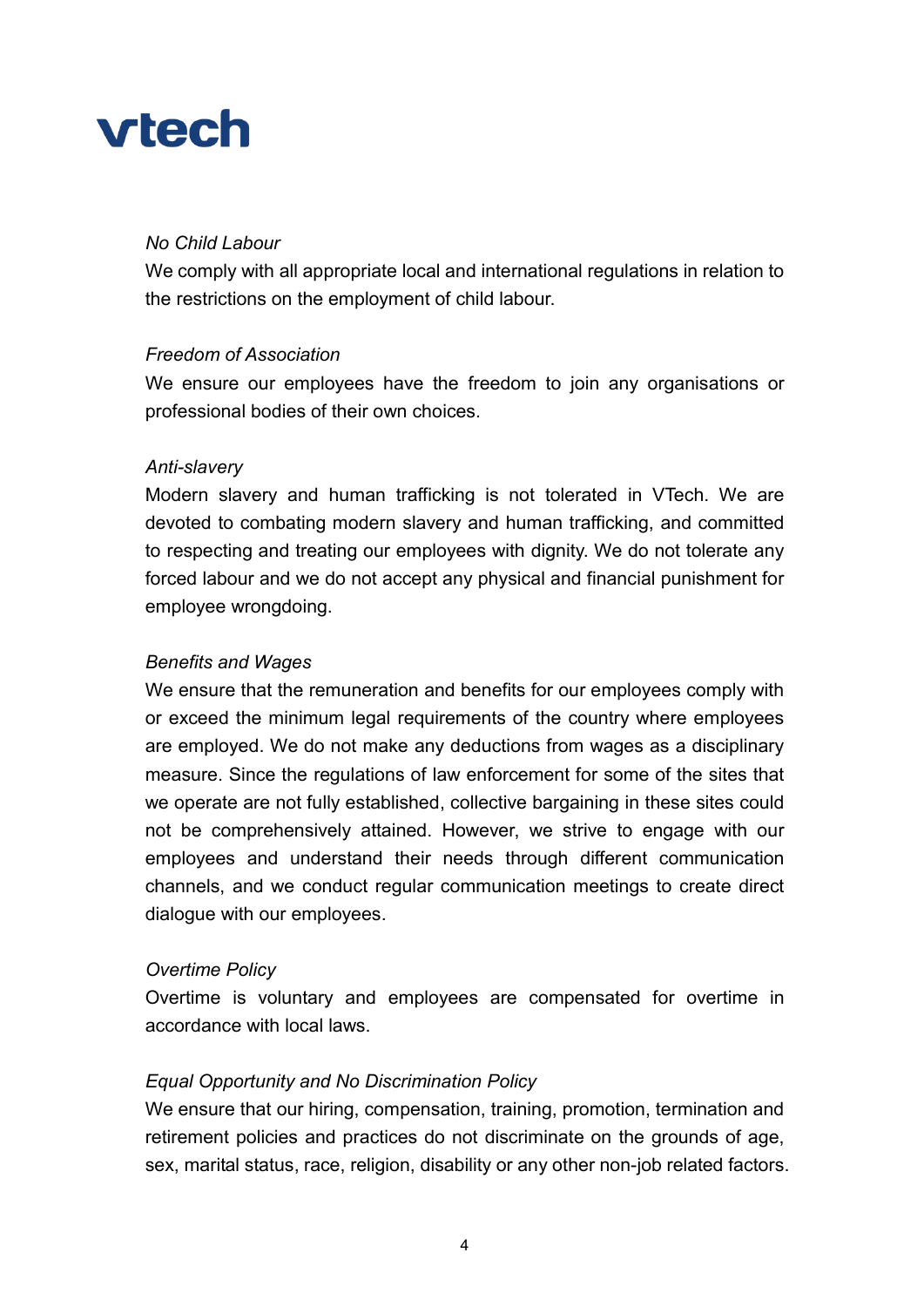

Remuneration is determined with reference to performance, qualifications and experience.

#### Harassment and Abuse

We do not tolerate any physical, sexual, psychological or verbal harassment or abuse towards our employees.

#### Code of Conduct for Suppliers

In addition to the above internal policies, VTech has procurement policies in place requiring our suppliers to comply with VTech's Code of Conduct agreement (Supplier Code), which includes our standards on corporate social responsibility (CSR) and environmental protection. The principles enshrined in the Supplier Code are in line with the standards on modern slavery with reference to the UK and Australia Modern Slavery Acts and the California Transparency in Supply Chains Act.

#### **Verification**

VTech strives to establish and maintain close working relationships with its suppliers. Our employees visit the factories and facilities of the suppliers before we decide to do business with them. VTech therefore does not rely upon third parties to verify its product supply chains in order to evaluate and address risks of modern slavery and human trafficking.

#### Due Diligence Processes in Supply Chains

VTech has a supply chain management system in place to monitor the quality of our suppliers as well as their ethical performance. We also conduct supplier survey on a regular basis to ensure that modern slavery and human trafficking is not taking place in our business operations and supply chains. Prior to doing business with VTech, our suppliers are required to confirm their commitment to our standards on CSR and human rights protection, which will also be reviewed by our procurement team.

Since VTech sources materials from different countries, we assess the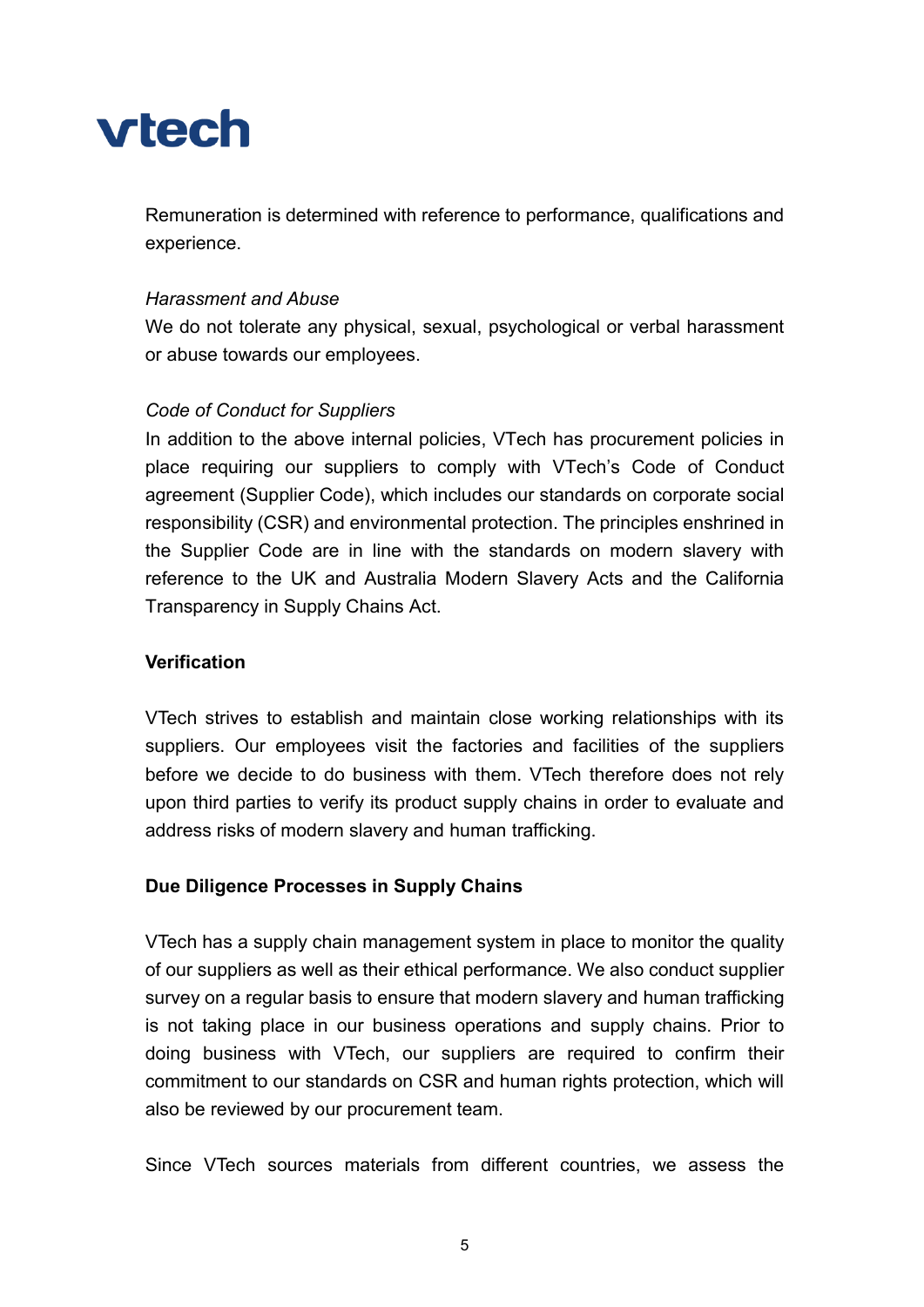

modern slavery risks in our supply chains by country and each of our suppliers is given a risk category rating based on the country in which they operate and the nature of materials they supply to VTech. As modern slavery risks evolve and emerge in response to changing social, economic and political trends, we use our knowledge from our industry partnerships together with our supply chain insights to stay abreast of the latest developments in the relevant countries.

All VTech's new suppliers need to go through a comprehensive supplier audit to ensure that they meet VTech's CSR standards, which are established based on Electronic Industry Citizenship Coalition, International Labour Organisation Conventions on Labour Standards, ISO 14001, and ISO 45001. Our audits are conducted by VTech employees, who have been trained to identify and report any non-compliance incidents. Following the audit process, if there are any areas of non-compliance identified in the supplier's factories, we collaborate with the supplier to develop a corrective action plan. The supplier is required to propose corrective actions with an implementation schedule in order to eliminate the identified deficiencies. Our teams follow up the corrective actions to ensure that the areas of non-compliance have been improved and managed accordingly. We also provide training to suppliers on continuous improvement processes to facilitate their implementation of any corrective actions.

In FY2021, we audited 186 suppliers on their CSR performance including the topics on modern slavery and human trafficking. We do not tolerate forced labour, child labour, and human trafficking in our supply chains. If any issues are identified and not resolved in accordance with our requested time frame for any suppliers, we shall terminate the business relationship with them. In FY2021, all audited suppliers passed the CSR audit.

#### **Certification**

While VTech does not require its suppliers to certify that materials incorporated into their products comply with the modern slavery and human trafficking laws of the countries where they are doing business, VTech's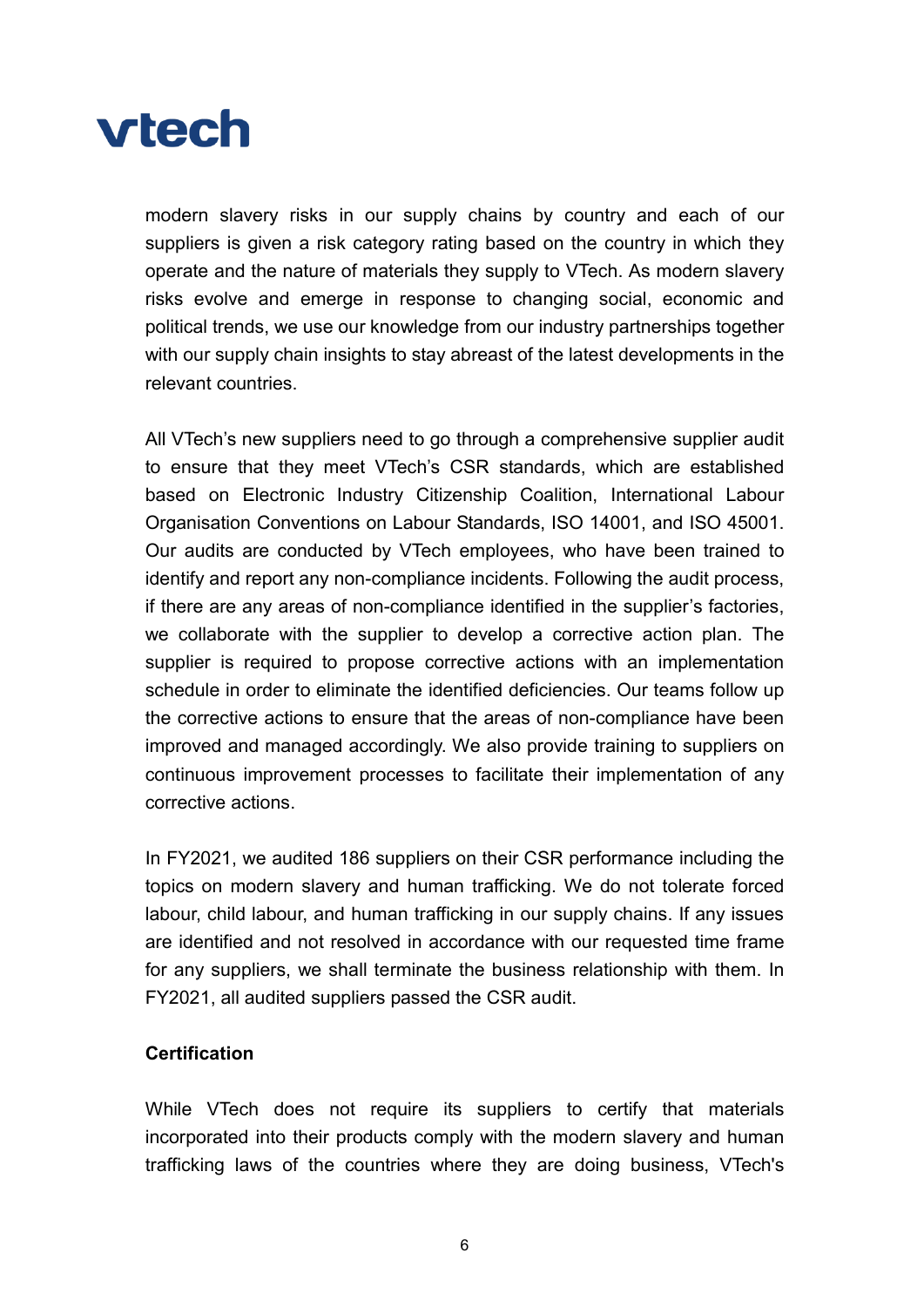

standard purchasing agreement includes requirements that our suppliers need to comply with all applicable laws, including laws that govern modern slavery, human trafficking, and other exploitative labor practices.

# Internal Accountability

All VTech employees are required to comply with our written, company-wide Employee Code, which promotes honest and ethical conduct, as well as legal and regulatory compliance. VTech's Employee Code requires all employees to follow all applicable laws, including those prohibiting forced labour or human trafficking.

Any issues or enquiries raised by our employees through different communication channels will be handled and investigated by the company with care and in a confidential manner. We also have Whistleblowing Policy in place to ensure that all reported incidents are promptly reviewed by the Group Chief Compliance Officer, who reports to the Group's Audit Committee, to determine the mode of investigation and subsequent corrective action. In FY2021, no report about forced labour or human trafficking was received under the Whistleblowing Policy.

# **Training**

We have procedures in place to ensure that our policies are properly implemented throughout the VTech Group. Apart from conducting employee interviews and surveys, on-site visits and audits on a regular basis, we also provide training on CSR including human rights protection for our employees and suppliers.

As part of the CSR training, VTech's employees who engage with suppliers are expected to report any potentially unlawful or unethical conduct that comes to their attention, including the presence of modern slavery or human trafficking in VTech's supply chains. In FY2021, we delivered over 54,000 hours of human rights training for our employees.